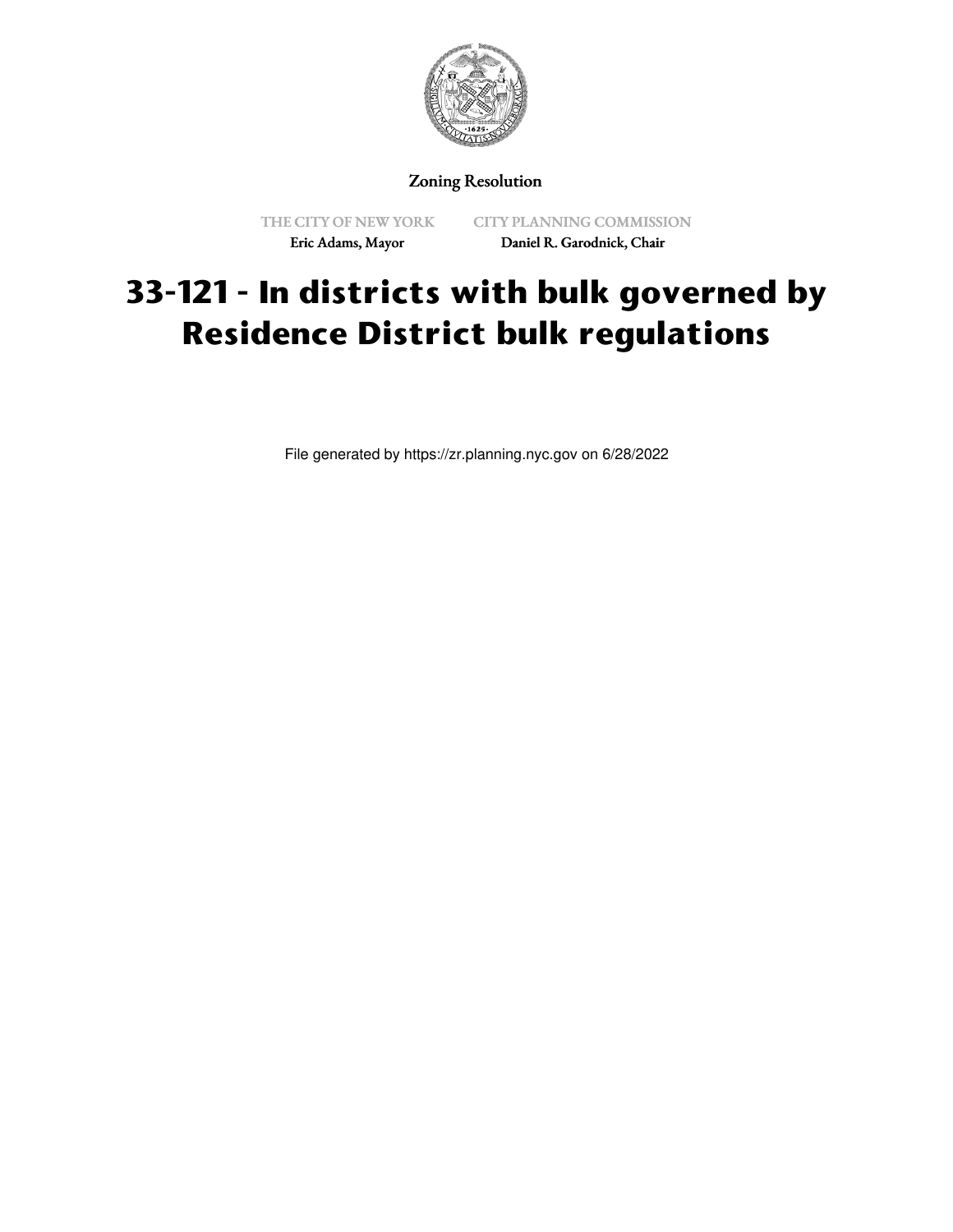## **33-121 - In districts with bulk governed by Residence District bulk regulations**

LAST AMENDED 3/22/2016

#### C1-1 C1-2 C1-3 C1-4 C1-5 C2-1 C2-2 C2-3 C2-4 C2-5

In the districts indicated, for a #zoning lot# containing a #commercial# or #community facility# #use#, the maximum #floor area ratio# is determined by the #Residence District# within which such #Commercial District# is mapped and shall not exceed the maximum #floor area ratio# set forth in the following table:

#### MAXIMUM FLOOR AREA RATIO

| District                         | Column A                                                      | Column B                                                              | Column C                                                                                       |
|----------------------------------|---------------------------------------------------------------|-----------------------------------------------------------------------|------------------------------------------------------------------------------------------------|
|                                  | For #Zoning Lots#<br>Containing only<br>#Commercial#<br>#use# | For #Zoning Lots#<br>Containing only<br>#Community<br>facility# #use# | For #Zoning Lots#<br>Containing both<br>#Commercial# and<br>#Community facility#<br>$\#uses\#$ |
| <b>R1 R2</b>                     | 1.00                                                          | 0.50                                                                  | 1.00                                                                                           |
| <b>R3-1 R3A</b><br>R3X           | 1.00                                                          | 1.00                                                                  | 1.00                                                                                           |
| $R3-2$                           | 1.00                                                          | 1.60                                                                  | 1.60                                                                                           |
| <b>R4R5</b>                      | 1.00                                                          | 2.00                                                                  | 2.00                                                                                           |
| R <sub>5</sub> D <sub>R6</sub> B | 2.00                                                          | 2.00                                                                  | 2.00                                                                                           |
| R6A R7B                          | 2.00                                                          | 3.00                                                                  | 3.00                                                                                           |
| R7AR8B                           | 2.00                                                          | $4.00*$                                                               | 4.00                                                                                           |
| R7D                              | 2.00                                                          | 4.20                                                                  | 4.20                                                                                           |
| <b>R6</b> R7-1                   | 2.00                                                          | 4.80                                                                  | 4.80                                                                                           |
| R7X                              | 2.00                                                          | 5.00                                                                  | 5.00                                                                                           |
| <b>R7-2 R8 R8A</b>               | 2.00                                                          | 6.50                                                                  | 6.50                                                                                           |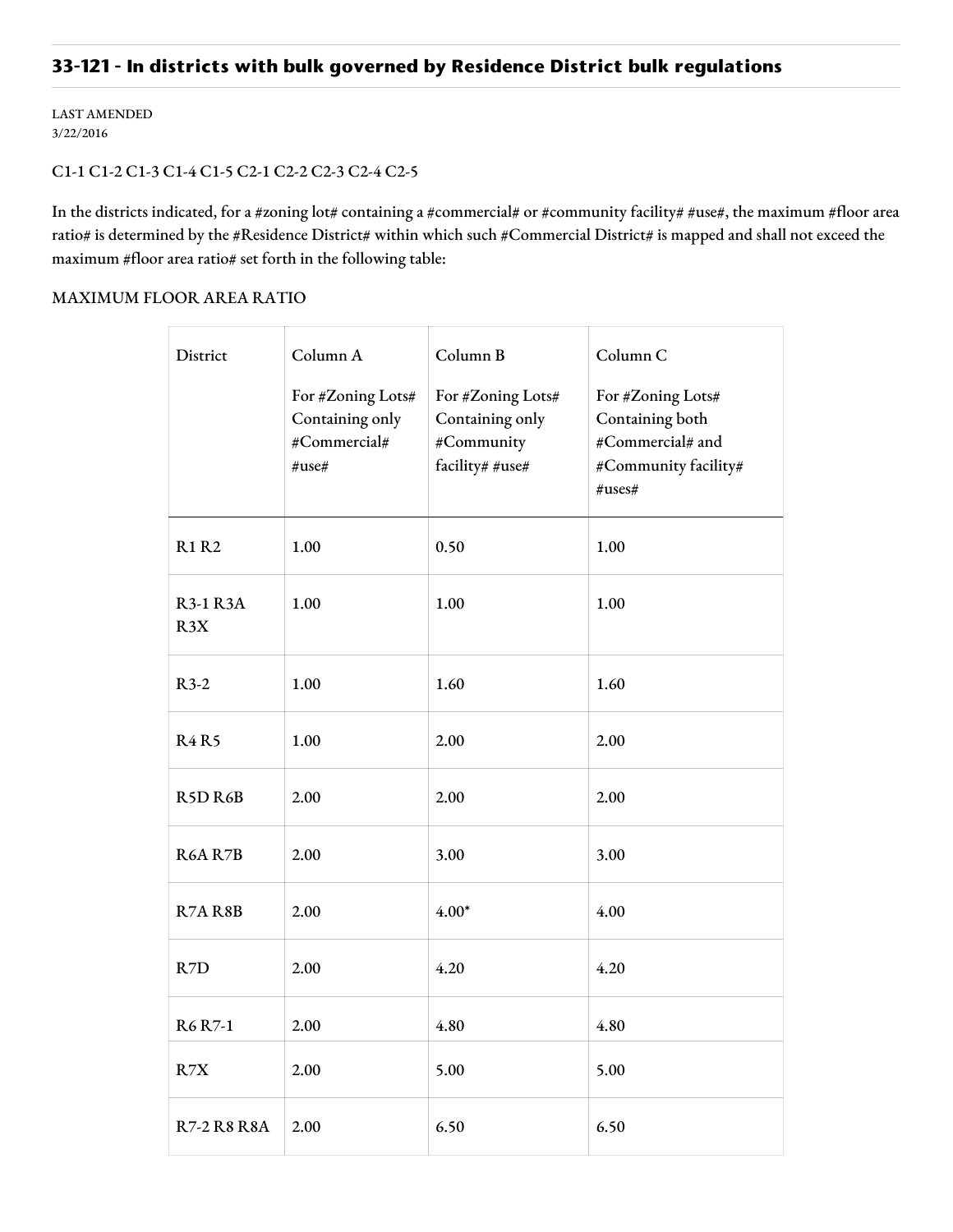| R8X              | 2.00 | 6.00  | 6.00  |
|------------------|------|-------|-------|
| R9               | 2.00 | 10.00 | 10.00 |
| R <sub>9</sub> A | 2.00 | 7.50  | 7.50  |
| R <sub>9</sub> D | 2.00 | 9.00  | 9.00  |
| R9X              | 2.00 | 9.00  | 9.00  |
| R <sub>10</sub>  | 2.00 | 10.00 | 10.00 |

In R8B Districts, within the boundaries of Community District 8 in the Borough of Manhattan, the maximum #floor area ratio# on a #zoning lot# containing #community facility# #use# exclusively shall not exceed 5.10

In addition, the following provisions shall apply:

\_\_\_\_\_\_\_\_

- (a) For #zoning lots# containing both #commercial# #uses# and #community facility# #uses#, the total #floor area# used for #commercial# #uses# shall not exceed the amount permitted for #zoning lots# containing only #commercial# #uses# set forth in Column A.
- (b) In C1 and C2 Districts mapped within R1 and R2 Districts, the maximum #floor area ratio# for #community facility# #uses# on a #zoning lot# containing both #commercial# #uses# and #community facility# #uses# is 0.50 unless it is increased pursuant to the special permit provisions of Section 74-902 (Certain community facility uses in R1 and R2 Districts and certain Commercial Districts.)
- (c) In C1 and C2 Districts mapped within R1, R2, R3-1, R3A and R3X Districts in the Borough of Staten Island and in Community District 10 in the Borough of the Bronx, the maximum #floor area ratio# for any #zoning lot# containing a #building# used for ambulatory diagnostic or treatment health care facilities, as listed in Section 22-14 (Use Group 4), or child care services, as listed under the definition of #school# in Section 12-10 (DEFINITIONS) shall be 1.2.
- (d) In C1 and C2 Districts mapped within R3, R4, R5, R6, R7, R8 and R9 Districts, for any #zoning lot# containing philanthropic or non-profit institutions with sleeping accommodations, or in C1 and C2 Districts mapped within R3-1, R3A, R3X, R4-1, R4A, R4B, R5A, R5B and R5D Districts, for any #zoning lot# containing #long-term care facilities#, the total #floor area# for all such #community facility# #uses# shall not exceed the amount as set forth in paragraph (b) of Section 24-111 (Maximum floor area ratio for certain community facility uses) or, for #Quality Housing buildings#, as set forth in Section 23-153, unless modified pursuant to Section 74-903.
- (e) The maximum #floor area ratio# for any #zoning lot# used partly for #commercial# #uses# and partly for #long-term care facilities# in C1 and C2 Districts mapped within R3-1, R3A, R3X, R4-1, R4A, R4B, R5A, R5B and R5D Districts, or philanthropic or non-profit institutions with sleeping accommodations in C1 or C2 Districts mapped within R3 through R9 Districts, shall not exceed the amount permitted for a #zoning lot# containing #commercial# #uses# as set forth for the applicable #Residence District# within which such #Commercial District# is mapped in Column A. However, for the districts in which the allowable #floor area ratio#, as set forth in paragraph (b) of Section 24-111 or, for #Quality Housing buildings#, as set forth in Section 23-153, exceeds the amount permitted for a #zoning lot#